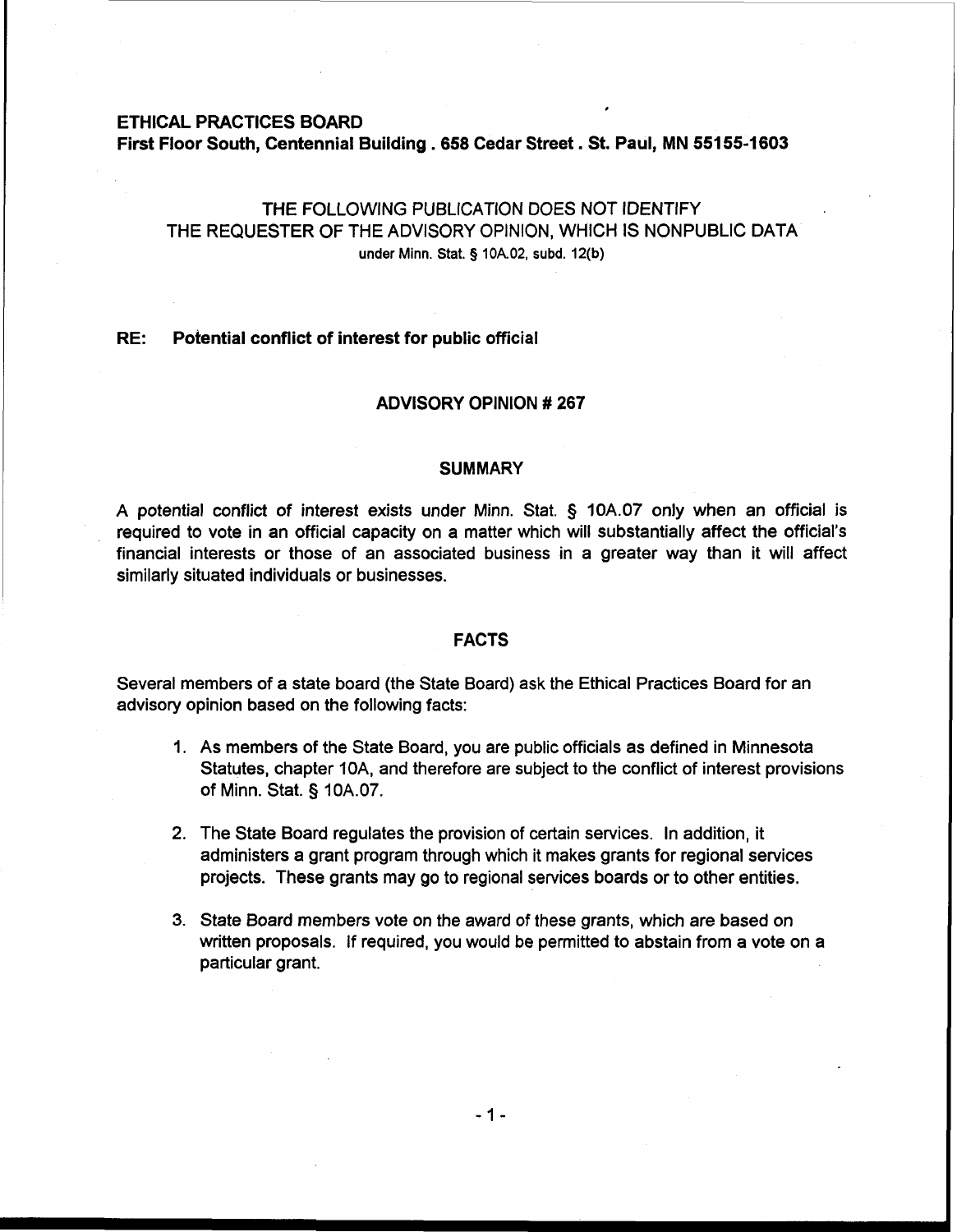- 4. Sometimes a grant proposal will specify only the purpose for which the grant will be used, such as for research studies or training.
- 5. In other cases, the proposal may specify both the purpose of the grant and the name of the specific entity which will provide services or receive a sub-grant to be paid for with the grant, such as for a research study to be conducted by a particular organization.
- 6. In still other cases, the proposal may include a purpose, such as training, and a list of qualified vendors who may be paid to provide this training. In these cases, 'individuals taking the training select the particular vendor they want to use.
- **7.** Some State Board members have other relationships as a result of their work in the services area regulated by the State Board. The following relationships may exist:
	- a. a member serves without compensation as a board member of a grant proposer;
	- b. A member serves without compensation as a member of a grant proposer's advisory committee;
	- c. A member serves without compensation as a member of a local committee which will receive a sub-grant if a particular grant proposal is funded;
	- d. A member is compensated as the director or as an employee of a grant proposer;
	- e. A member is an employee of one or more counties, and is supervised by county commissioners, two of whom also serve on a regional services board. The regional services board is a proposer for a grant from the State Board. The individual counties will not receive subgrants from the regional grant.
	- f. A member is compensated by, or owns securities in, a vendor named in a grant proposal as a sole provider of services which would be paid for with grant funds;
	- g. A member is compensated by, or owns securities in, one of several possible providers of training services which may be used by regional professionals in the services field and paid for with grant funds;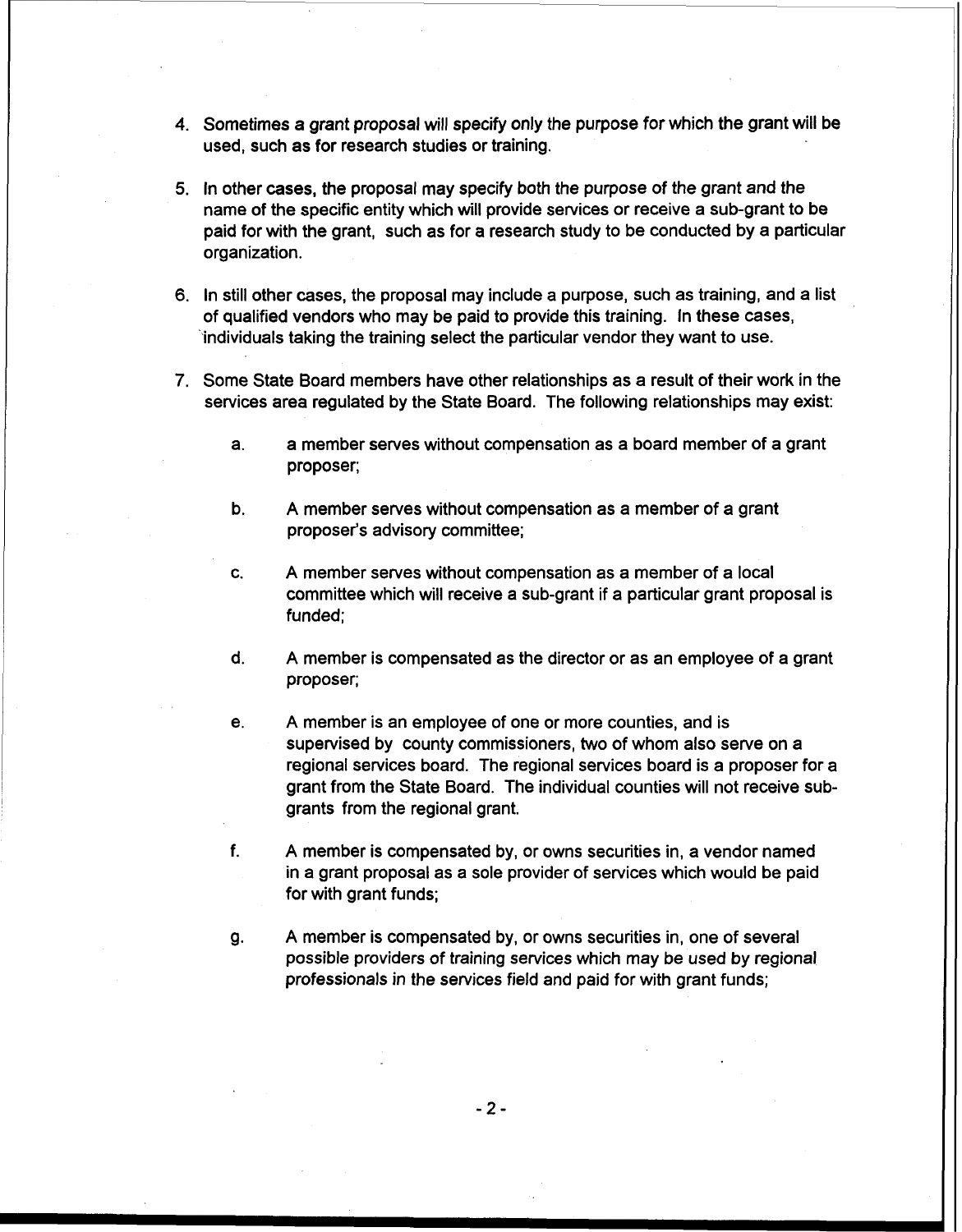- h. A member is compensated by, or owns securities in, an organization which is not named in a grant proposal, but which might benefit from the award of a particular grant.
- 8. You ask the Ethical Practices Board for an advisory opinion as to whether the described relationships create any potential conflicts of interest under Minn. Stat. § 10A.07 when you vote on the regional grants.

#### **ISSUE**

Which, if any, of the relationships described in the facts create potential conflicts of interest under Minn. Stat. § 10A.071

#### **OPINION**

In order for a conflict of interest to exist under Minn. Stat. § 10A.07, three requirements must be met:

- 1. an official must be called upon to vote in an official capacity;
- **2.** the vote must be on a matter which will substantially affect the official's financial interests or those of an associated business; and
- **3.** the affect on the official or the associated business must be greater than the affect on other similarly situated individuals or businesses. Minn. Stat. § 10A.07.

The first requirement is met for all votes of State Board members, since they are public officials as defined in Minn. Stat. § 10A.O1, subd. 18.

Requirements 2 and 3 may or may not be met in a particular situation depending on the affect the proposed grant would have on the associated business and on other similar businesses. Because the facts do not suggest that a vote on a grant proposal would affect the member's own financial interests, only the financial interests of associated businesses are considered in this opinion.

An associated business is one from which the official receives compensation of more than \$50 in a month, or in which the official owns securities worth at least \$2,500. Compensation does not include expense reimbursement. Minn. Stat. **3** 10A.O1, subd. 4.

For the purpose of analysis in this opinion, we assume that if a State Board member is compensated by an entity, or owns securities in the entity, the compensation or securities ownership is sufficient to make the entity an associated business of the member. We also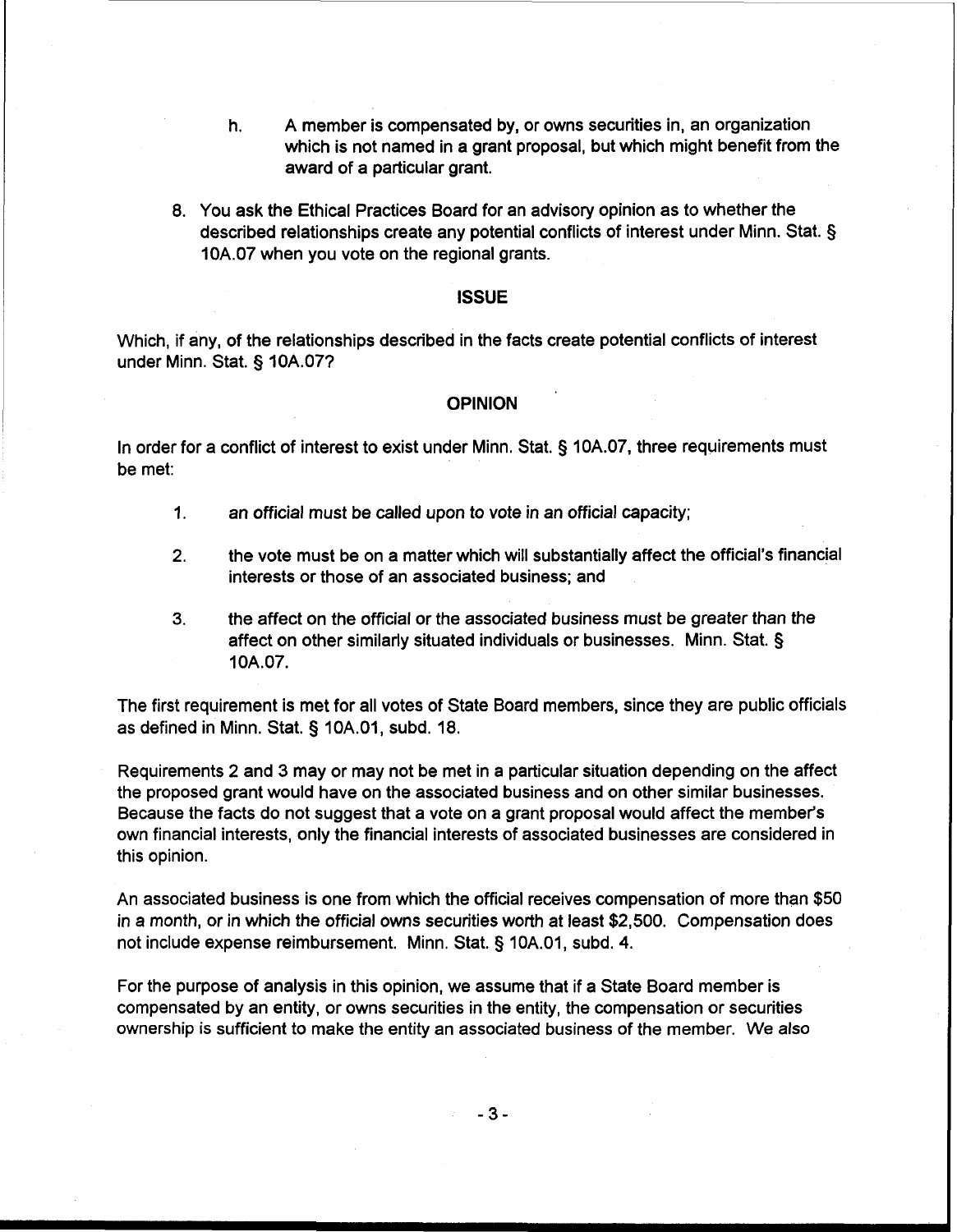assume that unless specifically stated in the fact situation, the State Board member does not own securities in the entities under consideration.

With these principles in mind, we address each of the situations presented in the facts.

a. A member serves without compensation as a board member of a grant proposer

No potential conflict of interest exists. The grant proposer is not an associated business of the member because no compensation is paid.

b. A member serves without compensation as a member of a grant proposer's advisory committee;

No potential conflict of interest exists. Neither the advisory committee nor the proposer is an associated business of the member because no consideration is paid.

c. A member serves without compensation as a member of a local committee which will receive a sub-grant if a particular grant proposal is funded;

No potential conflict of interest exists. The local committee is not an associated business of the member because no compensation is paid.

d. A member is compensated as the director or as an employee of a grant proposer.

A potential conflict of interest exists because the grant proposer is an associated business of the member, based on the payment of compensation. The award of the grant will affect the financial interests of the business, while other similar businesses will not benefit.

e. A member is an employee of one or more counties and is supervised by the county commissioners, two of whom also serve on a regional services board. The regional services board is a proposer for a grant from the State Board. The individual counties will not receive sub-grants from the regional grant.

No conflict of interest exists. Even if the counties were associated businesses of the member (a question about which we do not express an opinion), the counties' financial interests are not affected by the grant to the regional services board.

f. A member is compensated by, or owns securities in, a vendor named in a grant proposal as a sole provider of services which would be paid for with grant funds.

A potential conflict of interest exists because the vendor named to be paid with grant funds is an associated business of the member based on payment of compensation or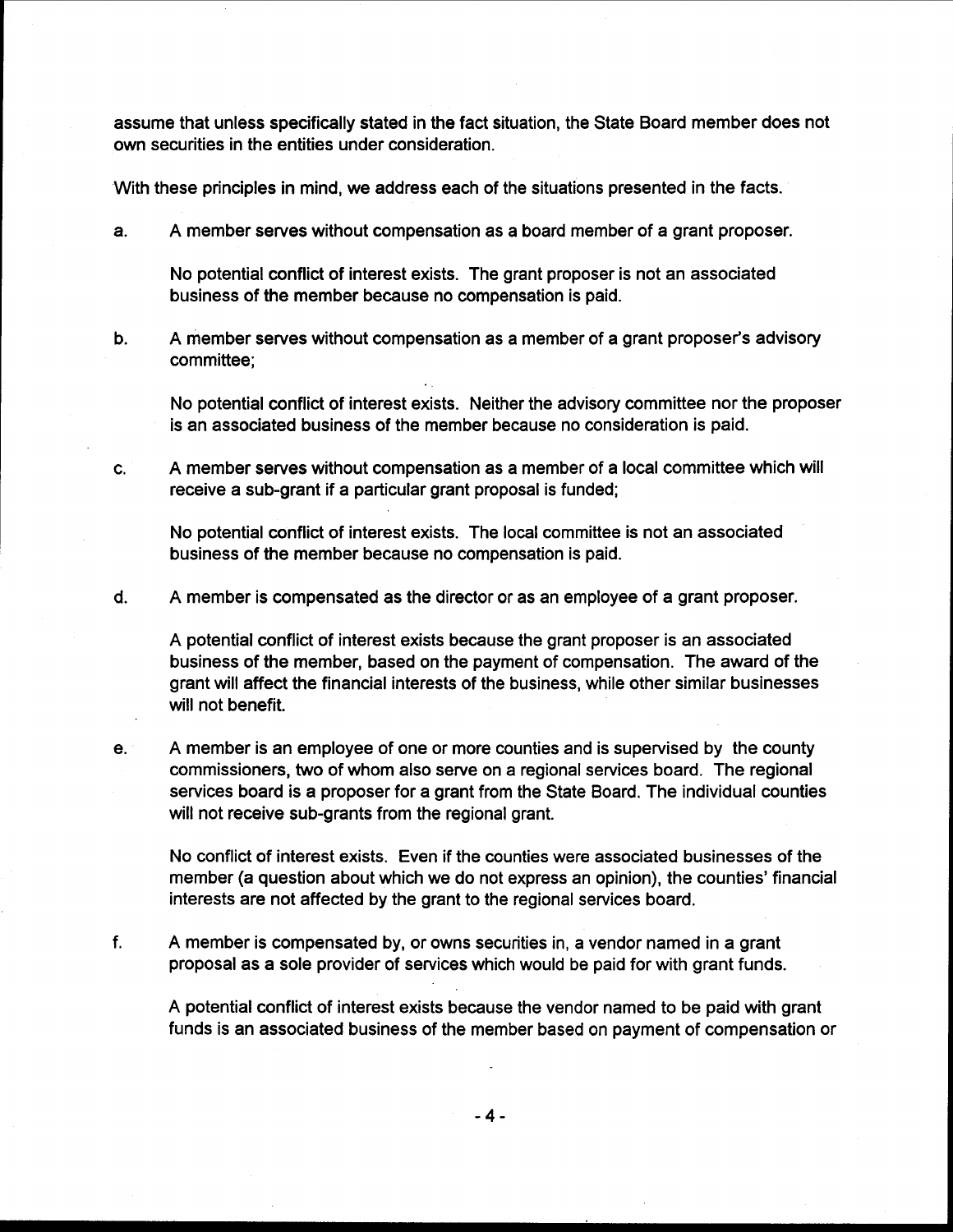securities ownership. That vendor will benefit from the grant whereas other similarly situated vendors will not.

g. **A** member is compensated by, or owns securities in, one of several possible vendors of training services which may be used by individuals and paid for with grant funds.

No potential conflict of interest exists. The vendor is an associated business of the State Board member based on payment of compensation or securities ownership; however, to create a conflict of interest, it is necessary that the action under consideration "would substantially affect" the associated business [emphasis added]. **A** grant for training services which may or may not be provided by a particular vendor will not necessarily affect that vendor. Even if some individuals use the vendor for training, it is not possible to say at the time of the vote that the affect of the grant award on the vendor's financial interests would be substantial.

h. **A** member is compensated by, or owns securities in, an organization which is not named in a grant proposal, but which may benefit from the award of a particular grant.

No potential conflict of interest exists. There is an associated business of the State Board member, based on payment of compensation or securities ownership. However, it cannot be said at the time of the vote that awarding the grant will have a substantial affect on the unnamed organization.

In those cases where a potential conflict of interest exists, the State Board member must comply with the provisions of Minn. Stat. § **10A.07.** If there is sufficient time before the vote, a member with a conflict must file a notice of the potential conflict with the Ethical Practices Board. If there is insufficient time to file the notice, the member must disclose the conflict to the State Board before the matter is discussed. In either case, the member must abstain from the vote, and may not chair the meeting or offer any motion or discussion on the matter. Minn. Rules. Part **4515.0500.** 

The Ethical Practices Board is aware that another statute also imposes conflict of interest restrictions on State Board members. That statute is not within the Ethical Practices Board's jurisdiction and we express no opinion on its application. However, we do note that the other statute is worded differently than **§10A.07.** Therefore, it is important to recognize that whether or not a potential conflict of interest exists under Chapter **10A** is not relevant to determining whether the same situation creates a conflict of interest under the statute specifically applicable to the State Board.

Issued:  $4 - 25 - 97$ 

.,.Y=- <- 7 <sup>7</sup>/&-/ *-:pyp/+* -+-- --

Carolyn D. Rodriguez, Chair Ethical Practices Board

 $-5-$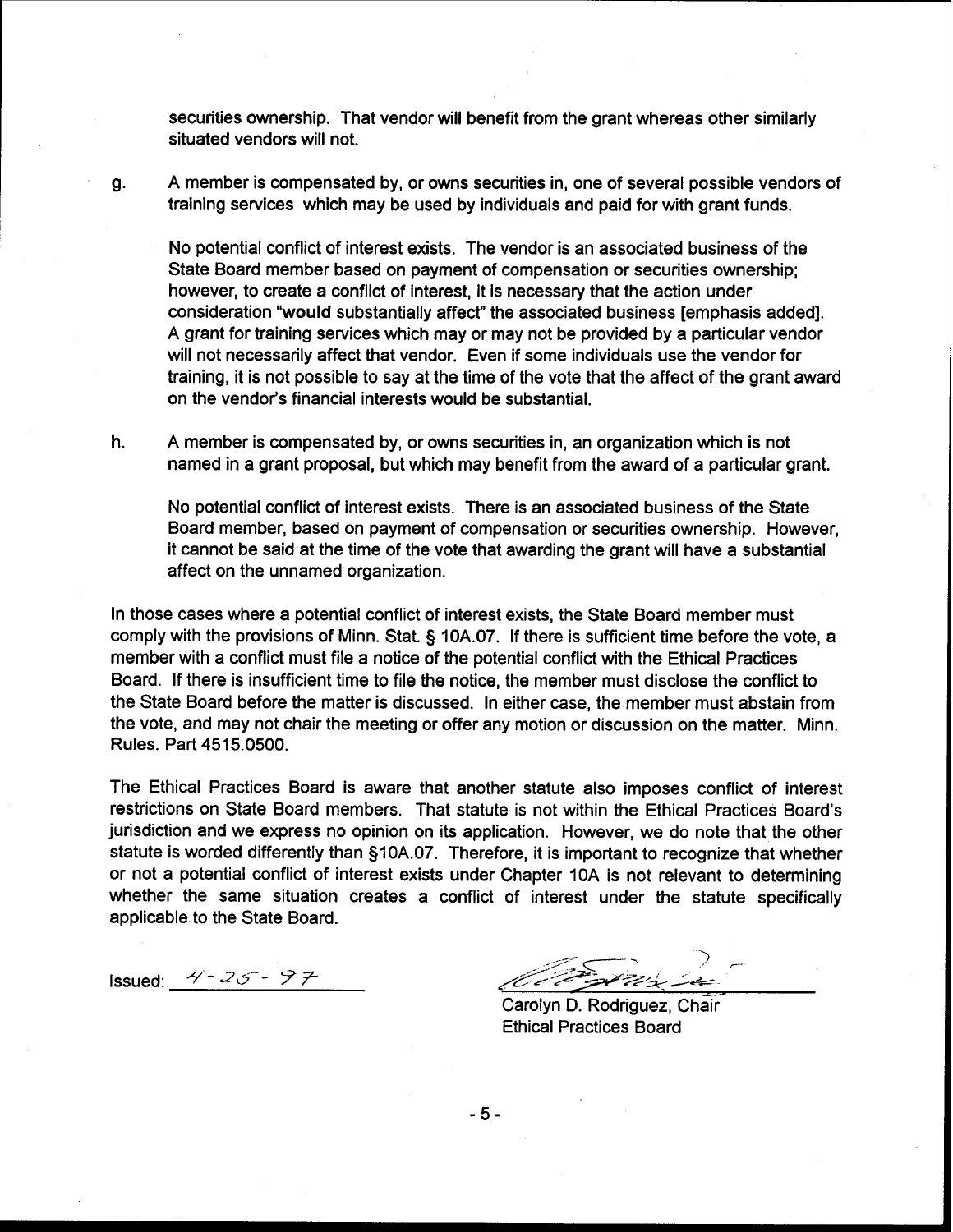### **CITED STATUTES**

#### **1 OA.O1 DEFINITIONS.**

Subdivision I. For the purposes of sections 10A.O1 to 10A.34, the terms defined in this section have the meanings given them unless the context clearly indicates otherwise.

Subd. 3. "Association" means business, corporation, firm, partnership, committee, labor organization, club, or any other group of two or more persons, which includes more than an immediate family, acting in concert.

Subd. 4. "Associated business" means any association in connection with which the individual is compensated in excess of \$50 except for actual and reasonable expenses in any month as a director, officer, owner, member, partner, employer or employee, or is a holder of securities worth \$2,500 or more at fair market value.

Subd. 18. "Public official" means any:

(c) member, chief administrative officer or deputy chief administrative officer of a state board or commission which has at least one of the following powers: (i) the power to adopt, amend or repeal rules, or (ii) the power to adjudicate contested cases or appeals;

### **1 OA.07 CONFLICTS OF INTEREST.**

Subdivision 1. **Disclosure** of **potential conflicts.** A public official or a local official elected to or appointed by a metropolitan governmental unit who in the discharge of official duties would be required to take an action or make a decision that would substantially affect the official's financial interests or those of an associated business, unless the effect on the official is no greater than on other members of the official's business classification, profession, or occupation, shall take the following actions:

(1) prepare a written statement describing the matter requiring action or decision and the nature of the potential conflict of interest;

(2) deliver copies of the statement to the official's immediate superior, if any; and

(3) if a member of the legislature or of the governing body of a metropolitan governmental unit, deliver a copy of the statement to the presiding officer of the body of service.

If a potential conflict of interest presents itself and there is insufficient time to comply with clauses (1) to **(3),** the public or local official shall orally inform the superior or the official body of service.or committee of the body of the potential conflict.

Subd. 2. If the official is not a member of the legislature or of the governing body of a metropolitan governmental unit, the superior shall assign the matter, if possible, to another employee who does not have a potential conflict of interest. If there is no immediate superior, the official shall abstain, if possible, in a manner prescribed by the board from influence over